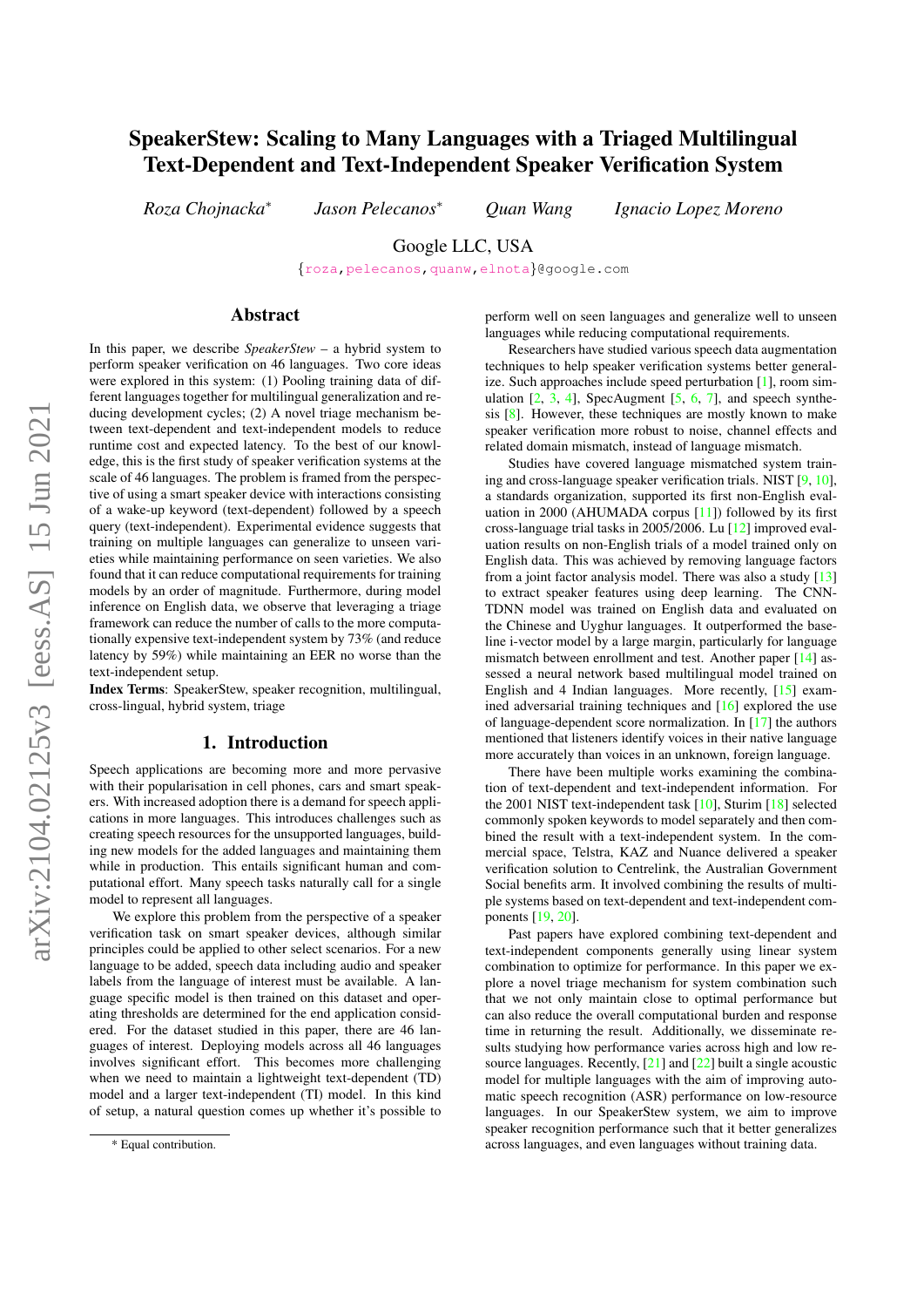The rest of this paper is organized as follows. Section [2](#page-1-0) describes the system which includes the proposed triage mechanism, Section [3](#page-1-1) details the experimental setup and corresponding results, and Section [4](#page-3-0) wraps up with the conclusions.

# 2. System description

<span id="page-1-0"></span>In this section we discuss the 3 main components of the system; the lightweight TD system, the larger TI system, and a triage mechanism to combine the two information sources. These systems are designed to process a wake-up keyword (such as *"Ok Google"*) followed by a query (for example, *"What is the weather tomorrow?"*).

### 2.1. TD system

The TD system has a small memory footprint (235k parameters). It is trained to perform verification for two sets of keywords: *"Ok Google"* and *"Hey Google"*. The same keywords are used across languages but pronunciation may be different. This system is based on the TD work in  $[23]$  and we discuss key details here.

Firstly, for the TD system to work, we need to extract the relevant segment of speech containing only the keyword. For this purpose we used a multilingual keyword detector trained on all available languages and more details are available here [\[24\]](#page-4-23). Once the segment containing the keyword is identified, this audio is parameterised into frames of 25ms width and 10ms shift. We extract 40-dimensional log Mel filter bank energy features for each frame and stack 2 subsequent frames together. To improve robustness of the model, we apply data augmentation techniques involving noise sources combined with room simulation effects [\[25,](#page-4-24) [3,](#page-4-2) [26\]](#page-4-25). The resulting features are globally normalized to improve neural network training.

Our neural network consists of 3 LSTM layers with projection and a linear transform layer. Each LSTM layer has 128 memory cells, and is followed by a projection layer of size 64 with a tanh activation [\[27\]](#page-4-26). The 64-dimensional linear transform layer is applied to the output of the last projected LSTM layer, which is followed by L2-normalization to produce the speaker embedding.

We use the cosine similarity to compare enrollment utterances with evaluation utterances. We note that each speaker can have multiple enrollment utterances. Enrollment embeddings (which are already L2 normalized) are averaged for each speaker and then L2 normalized again. We used Generalized end-to-end (GE2E) contrastive loss [\[23\]](#page-4-22) for training.

### 2.2. TI system

In contrast to the TD system, the TI system involves a larger model with 1.3M parameters. It uses both the keyword and speech query audio to recognize the speaker. For this TI task, it is not only that the pronunciation is different but the language can also differ. The system is based on the TI model proposed in [\[23\]](#page-4-22) and is the same as the TD system except that it is a larger model and the training criterion is different. For the TD setup we use 384 memory cells with a projection size of 128. The final output speaker embedding is also of 128 dimensions. The training criterion uses the GE2E eXtended Set (XS) softmax loss [\[28\]](#page-4-27).

#### 2.3. System triage

In this section we discuss the use of system triage as an approach for maintaining speaker recognition performance while

reducing latency and computation. In this work, we use a small-footprint, text-dependent speaker recognition system and a larger text-independent system. It is proposed that when the TD system is relatively confident, only the score for the TD system is used. When the TD system is not confident, scores from both the TD and TI systems are combined. With this approach, computation can be reduced. Additionally, for confident TD decisions, this information can be passed to other components sooner without having to wait for the entire query to be spoken. For example, language models can benefit from knowing the speaker identity in advance and fetch contextual information such as contacts, playlists or search history for this speaker before processing the query [\[29\]](#page-4-28). Figure [1](#page-1-2) illustrates the triage mechanism.

<span id="page-1-2"></span>

Figure 1: *Triage setup for speaker verification.*

# 3. Experimental results

<span id="page-1-1"></span>In this section we introduce the experiment setup, the data used in training and evaluation, and experiments using monolingual and multilingual models followed by a system triage analysis.

### 3.1. Training and evaluation data

For training we use vendor collected speech data which contain recordings with *"OK Google"* and *"Hey Google"* keywords followed by a speech query. The data set covers 46 languages  $(63 \text{ dialects})^1$  $(63 \text{ dialects})^1$ . The data are not evenly distributed across languages. For example, training data range from 39k utterances to 1.9M training utterances. Table [1](#page-2-0) shows the number of utterances and speakers for selected languages in training and evaluation. The first group (de, en, es, fr, ja, ko, pt) represents *seen languages* which are used in the training of the *Multilingual-12* model used later. The second group contains *unseen languages* which are languages not used in the *Multilingual-12* model. Datasets of different languages are combined with the Multi-Reader approach during training [\[23\]](#page-4-22). Evidence from speech recognition also indicates combining more training data improves speech models in general [\[30\]](#page-4-29).

#### 3.2. Experimental setup

We trained 14 TD models and 14 TI models. For each of the TD/TI model sets, 12 are monolingual and trained only on data from the corresponding language, and the other two are multilingual models. The *Multilingual-46* model was trained on all

<span id="page-1-3"></span><sup>&</sup>lt;sup>1</sup>A list of 46 languages: Arabic, Bulgarian, Bengali (India), Mandarin Chinese (Simplified), Mandarin Chinese (Traditional), Czech, Danish, German, Greek, English, Spanish, Finnish, Filipino, French, Galician, Gujarati (India), Hebrew, Hindi, Croatian, Hungarian, Indonesian, Italian, Japanese, Kannada (India), Korean, Lithuanian, Malayalam (India), Marathi (India), Malay, Norwegian, Dutch, Polish, Portuguese, Romanian, Russian, Slovak, Serbian, Swedish, Tamil (India), Telugu (India), Thai, Turkish, Ukrainian, Urdu (India), Vietnamese, Cantonese.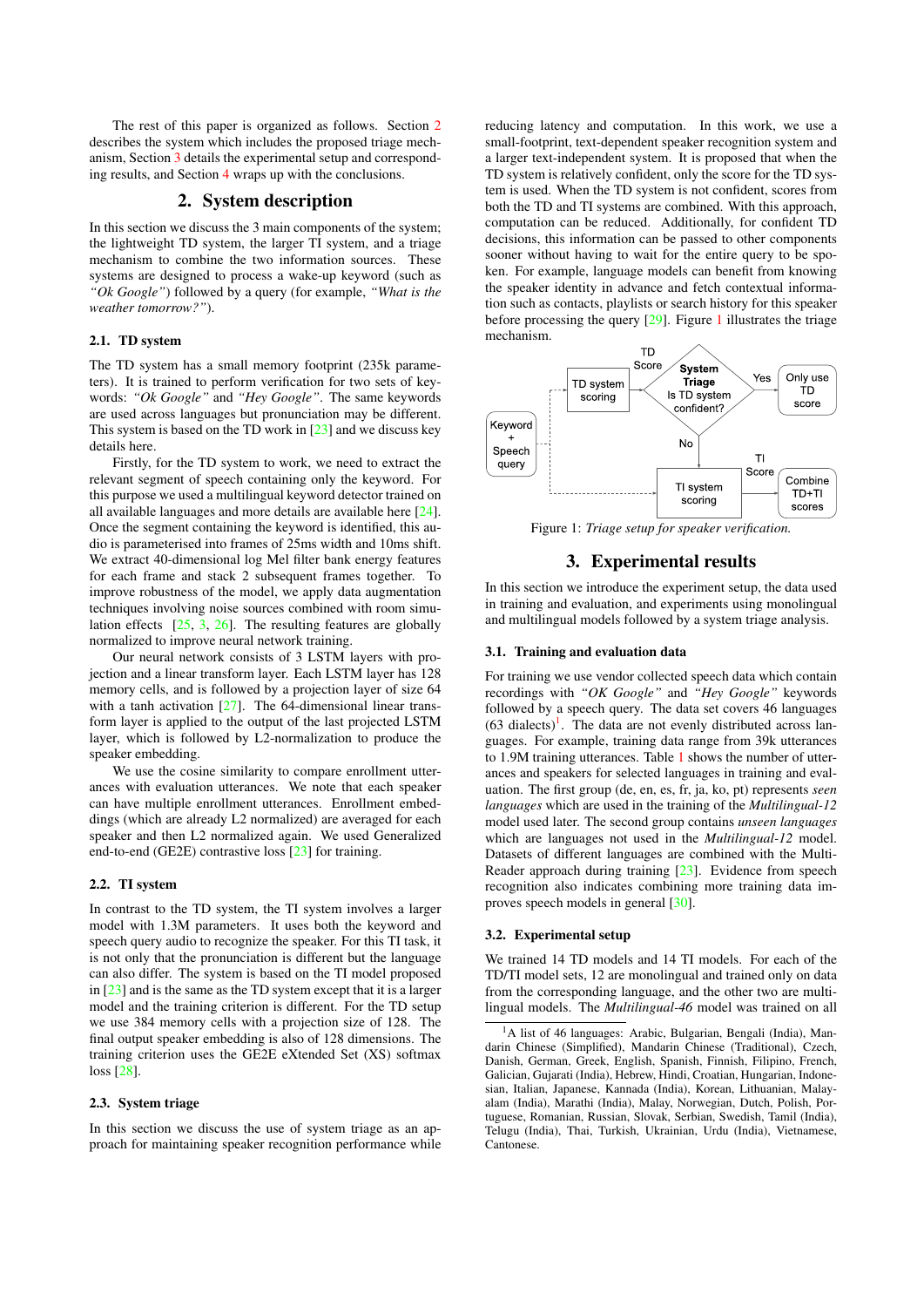available data from 46 languages and the *Multilingual-12* model was trained on 1[2](#page-2-1) languages<sup>2</sup>. We used the same structure and parameters for both the monolingual and multilingual models.

<span id="page-2-0"></span>Table 1: *Number of speakers (Spk), utterances (Utt), samespeaker (Same) and different-speaker (Diff) trials. Data is partitioned into training and evaluation data across languages*[3](#page-2-2) *. The first set of languages represents a sampling of 7 of the 12 languages used in training the Multilingual-12 model. The second set of languages represent a sampling of the remaining 34 languages not seen by the Multilingual-12 model. The last 2 rows show the total number of speakers and utterances used to train the Multilingual-12 and the Multilingual-46 models.*

|                 |       | <b>Training</b> | <b>Evaluation</b> |     |             |      |  |  |  |
|-----------------|-------|-----------------|-------------------|-----|-------------|------|--|--|--|
| Language        | Spk   | Utt             | Spk               | Utt | <b>Same</b> | Diff |  |  |  |
|                 | [k]   | [k]             | [k]               | [k] | [k]         | [k]  |  |  |  |
| German (de)     | 3.4   | 908             | 1.5               | 255 | 192         | 188  |  |  |  |
| English (en)    | 38.0  | 4531            | 0.2               | 13  | 12          | 189  |  |  |  |
| Spanish (es)    | 18.0  | 1940            | 2.6               | 164 | 159         | 191  |  |  |  |
| French (fr)     | 14.7  | 905             | 0.4               | 34  | 57          | 189  |  |  |  |
| Japanese (ja)   | 14.3  | 1308            | 0.4               | 29  | 21          | 116  |  |  |  |
| Korean (ko)     | 10.1  | 827             | 0.5               | 100 | 27          | 195  |  |  |  |
| Portuguese (pt) | 14.3  | 927             | 1.5               | 113 | 114         | 196  |  |  |  |
| Arabic (ar)     | 4.6   | 463             | 1.5               | 115 | 102         | 174  |  |  |  |
| Mandarin (cmn)  | 3.6   | 310             | 0.6               | 54  | 33          | 110  |  |  |  |
| Polish (pl)     | 0.1   | 39              | 0.025             | 10  | 9           | 18   |  |  |  |
| Russian (ru)    | 5.9   | 398             | 0.4               | 33  | 31          | 192  |  |  |  |
| Vietnamese (vi) | 2.8   | 224             | 0.3               | 41  | 39          | 185  |  |  |  |
| Malay (ms)      | 2.1   | 168             | 0.4               | 33  | 26          | 150  |  |  |  |
| Multilingual-12 | 126.0 | 12619           |                   |     |             |      |  |  |  |
| Multilingual-46 | 196.0 | 20618           |                   |     |             |      |  |  |  |

### 3.3. Monolingual model performance

The evaluation results for different languages are shown in Table [2.](#page-2-3) They show the effectiveness of replacing one monolingual model with another. Unsurprisingly, the best results are observed for the cases where the training and evaluation languages are the same. Some models generalize better than others. For example, in the absence of the Spanish (es) model, the Portuguese (pt) model would be the next best option on Spanish language data. It is reassuring that they are related languages.

The other observation is that the TI models are significantly better than the TD models. One of the reasons is that the TI model has a larger capacity (1.3M parameters in TI vs 235k parameters in TD). Another reason is that the TI system can utilize more audio than the TD system. The TI system uses both the keyword and the query as evidence to determine similarity, whereas the TD system uses only the keyword.

#### 3.4. Multilingual model performance

Table [3](#page-3-1) compares the results across monolingual and multilingual trained systems. It is observed that the multilingual models can reach or even exceed the performance of monolingual models for both seen and unseen languages. It is observed that for languages with very few training speakers, a multilingual model can be of significant benefit. Polish is a language with only about 100 training data speakers. The performance on Polish

<span id="page-2-3"></span>Table 2: *Evaluation of monolingual models across languages. The columns represent different languages that were evaluated. The rows describe the type of model (TD/TI) and the language the model was trained on. The shaded cells represent models that have not seen training data with the same language as the evaluation data set. (Performance measured as % EER.)*

| <b>TD/TI</b>  | Performance on different languages |      |      |      |      |      |      |  |  |  |
|---------------|------------------------------------|------|------|------|------|------|------|--|--|--|
| <b>System</b> | de                                 | en   | es   | fr   | ja   | ko   | pt   |  |  |  |
| TD-de         | 1.27                               | 5.54 | 1.86 | 3.04 | 4.32 | 3.61 | 3.09 |  |  |  |
| TI-de         | 0.61                               | 1.94 | 0.72 | 1.31 | 1.22 | 1.32 | 1.01 |  |  |  |
| TD-en         | 2.04                               | 2.64 | 1.66 | 2.05 | 3.14 | 3.05 | 1.81 |  |  |  |
| TI-en         | 0.96                               | 1.13 | 0.82 | 1.17 | 0.69 | 1.24 | 0.86 |  |  |  |
| TD-es         | 1.80                               | 3.20 | 0.64 | 1.88 | 2.83 | 2.69 | 1.50 |  |  |  |
| TI-es         | 1.01                               | 1.43 | 0.54 | 1.22 | 0.69 | 1.06 | 0.83 |  |  |  |
| TD-fr         | 2.23                               | 3.51 | 1.98 | 1.29 | 3.40 | 2.74 | 2.12 |  |  |  |
| TI-fr         | 0.94                               | 1.37 | 0.65 | 0.92 | 0.64 | 0.90 | 0.81 |  |  |  |
| TD-ja         | 2.95                               | 4.55 | 2.57 | 2.81 | 1.12 | 3.26 | 2.56 |  |  |  |
| TI-ja         | 1.18                               | 1.54 | 0.75 | 1.14 | 0.32 | 1.02 | 0.88 |  |  |  |
| TD-ko         | 2.85                               | 4.58 | 2.38 | 2.98 | 3.56 | 1.05 | 2.43 |  |  |  |
| TI-ko         | 1.04                               | 1.65 | 0.78 | 1.14 | 0.81 | 0.39 | 0.86 |  |  |  |
| TD-pt         | 2.05                               | 3.39 | 1.46 | 2.06 | 3.55 | 2.58 | 0.93 |  |  |  |
| TI-pt         | 0.82                               | 1.21 | 0.52 | 0.94 | 0.62 | 0.98 | 0.48 |  |  |  |

can be greatly improved by using multilingual models over the monolingual counterparts.

#### 3.5. Linear score combination

It's beneficial to combine TD and TI models - these results are shown in the last set of rows of Table [3.](#page-3-1) The performance numbers shown here are based on finding an optimal linear combination weight (using a linear sweep) of the corresponding TD/TI systems for each combination result in the table.

An observation is that for the multilingual TD/TI linear score combination results, the *Comb-multilingual-12* (*12L*) system is comparable to the *Comb-multilingual-46* (*46L*) system for languages seen by the *12L* model. For languages not seen by the *12L* model, there is a slight performance improvement with the *46L* setup. For most practical purposes, the *12L* model is sufficient to capture the performance benefit without resorting to requiring data from 46 languages. Additionally, the *12L* model was not trained on tonal languages yet generalizes well to Mandarin (cmn) and Vietnamese (vi) which are tonal languages.

#### 3.6. Triage score combination

In this section we examine how system triage can maintain speaker recognition performance while improving average decision response time (latency) and computational requirements.

In our triage implementation, we use the TD system score when the TD system is confident. When it is not confident we generate the TI system score and combine it with the TD system result. The two scores are combined based on using the same optimal combination weights for the corresponding language/model in Table [3.](#page-3-1) In determining whether the TD system is confident, we check whether the TD score is inside or outside a range defined by upper and lower score thresholds. If it is outside the selected score bounds, then the TD system is regarded as confident. Otherwise the TD system is not confident.

Figure [2](#page-3-2) consists of two parts; (i) an EER heat map and (ii) a contour plot overlay showing the TI trigger rate (*i.e.* how often the TI system is needed). The heat map presents the EER as a function of the lower  $(x-axis)$  and upper  $(y-axis)$  cut-off thresholds of the TD system. The upper left region of the plot

<span id="page-2-1"></span><sup>2</sup>Multilingual-12 training data languages: Danish (da), German (de), English (en), Spanish (es), French (fr), Italian (it), Japanese (ja), Korean (ko), Norwegian (nb), Dutch (nl), Portuguese (pt), Swedish (sv).

<span id="page-2-2"></span><sup>&</sup>lt;sup>3</sup>For English, training utilizes multiple varieties of English while evaluation is performed on United States (US) English only.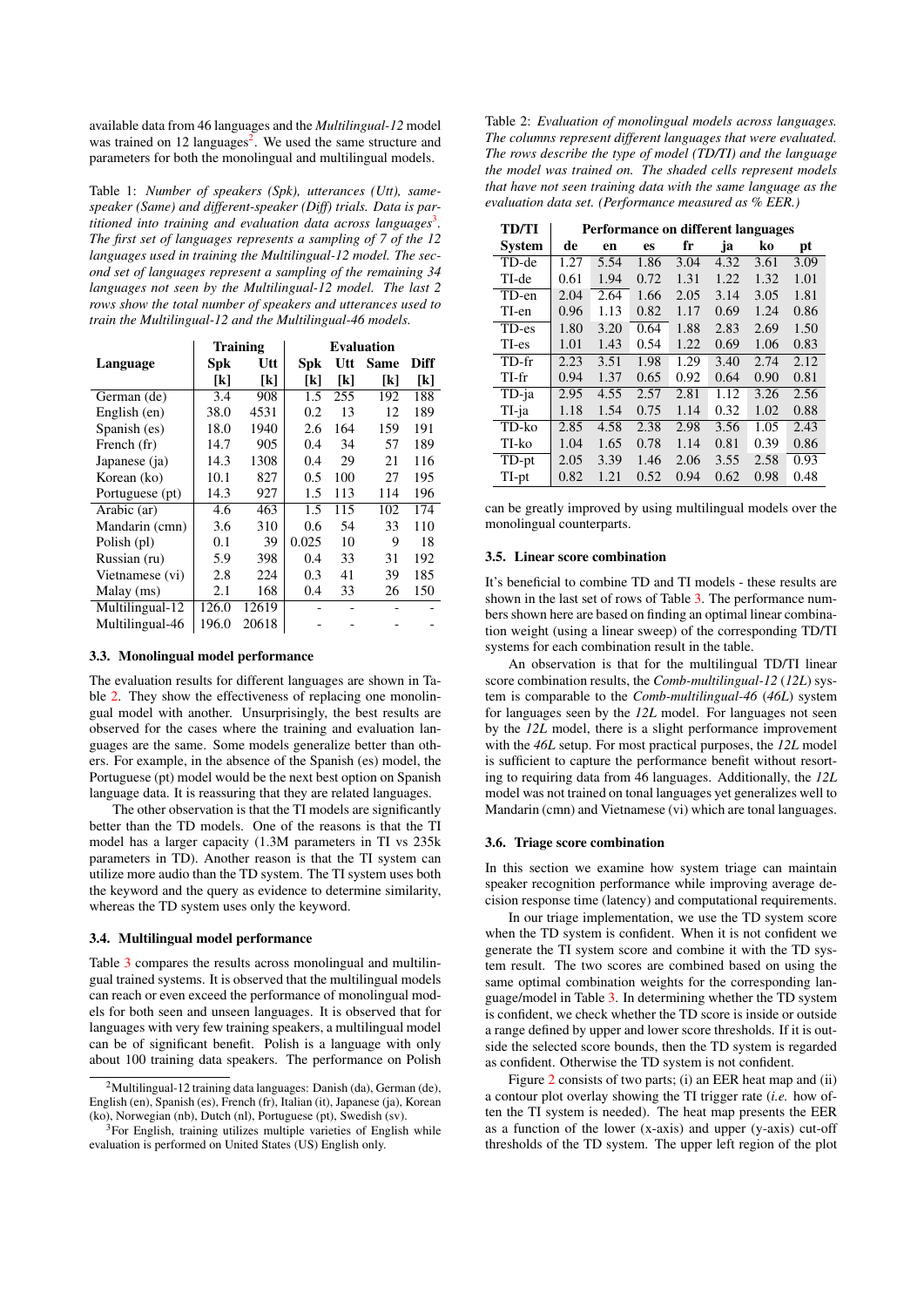<span id="page-3-1"></span>Table 3: *Table comparing the performance of (i) TD models (ii) TI models and (iii) the optimal linear score combination of the corresponding TD and TI systems. The columns represent the different languages that were evaluated. The left side of the table contains evaluation results for higher-resource languages that were used to train the multilingual-12 models. The right side represents lower-resource languages that the multilingual-12 models have not seen and the corresponding results are shaded to indicate the unseen language condition. The multilingual-46 models have seen all languages. Monolingual models were trained using data from one language only (the same as evaluation language). Performance measured as % EER.*

|                      | Languages in <i>multilingual-12</i> model |      |      |      |      |      | Languages not in <i>multilingual-12</i> model |      |      |       |      |      |      |
|----------------------|-------------------------------------------|------|------|------|------|------|-----------------------------------------------|------|------|-------|------|------|------|
| <b>System</b>        | de                                        | en   | es   | fr   | ]a   | ko   | pt                                            | ar   | cmn  | DI    | ru   | Vl   | ms   |
| TD-monolingual       | 1.27                                      | 2.64 | 0.64 | 1.29 | 1.12 | 1.05 | 0.93                                          | 2.26 | 1.96 | 17.89 | 2.10 | 3.15 | 3.72 |
| TD-multilingual-12   | 1.09                                      | 2.47 | 0.77 | 1.28 | 1.42 | 1.48 | 1.11                                          | .60  | 1.82 | 1.01  | 1.40 | 2.48 | 1.76 |
| TD-multilingual-46   | 1.16                                      | 2.53 | 0.80 | 1.24 | .64  | 1.62 | 1.14                                          | .53  | 1.27 | 1.03  | 1.34 | 1.93 | 1.59 |
| TI-monolingual       | 0.61                                      | 1.13 | 0.54 | 0.92 | 0.32 | 0.39 | 0.48                                          | .05  | 0.60 | 11.78 | 0.87 | 1.39 | 1.58 |
| TI-multilingual-12   | 0.44                                      | 0.91 | 0.29 | 0.65 | 0.24 | 0.40 | 0.35                                          | 0.77 | 0.42 | 0.91  | 0.64 | 0.56 | 0.79 |
| TI-multilingual-46   | 0.49                                      | 0.84 | 0.24 | 0.66 | 0.28 | 0.48 | 0.35                                          | 0.65 | 0.38 | 0.50  | 0.66 | 0.51 | 0.80 |
| Comb-monolingual     | 0.47                                      | 0.98 | 0.29 | 0.69 | 0.24 | 0.25 | 0.34                                          | 0.78 | 0.36 | 8.47  | 0.64 | 0.81 | 1.00 |
| Comb-multilingual-12 | 0.40                                      | 0.86 | 0.22 | 0.57 | 0.22 | 0.33 | 0.30                                          | 0.64 | 0.34 | 0.58  | 0.62 | 0.53 | 0.78 |
| Comb-multilingual-46 | 0.45                                      | 0.83 | 0.22 | 0.60 | 0.24 | 0.39 | 0.31                                          | 0.57 | 0.28 | 0.48  | 0.64 | 0.48 | 0.78 |

sustains better performance while moving away from this region increases the EER. This heat map needs to be considered along with the contour plot overlay which describes the percentage of trials that use both the TI and TD systems (*i.e.* the TI trigger rate). For the *multilingual-12* model, the English TD EER is 2.47% and the TI EER is 0.91% while the always combined result is 0.86% (Table [3\)](#page-3-1). If we set lower and upper thresholds of 0.23 and 0.65 respectively, we can maintain TI EER performance while only needing the TI system for 27% of trials (Figure [2\)](#page-3-2), a 73% reduction. In our application of interest, the average duration of the keyword portion of speech is 0.7s, and the query portion is 3s on average. At 27% TI trigger rate, assuming an immediate system response, the expected time to verification completion is reduced from 3.7s (the utterance duration) to 1.5s. This is a saving of 2.2s (59% reduction).

There are two factors to consider when setting the thresholds. The first is that the contour overlay and the suitable thresholds chosen are affected by the prior probabilities of the samespeaker and different-speaker classes. In Figure [2,](#page-3-2) there is a 50% same-speaker-trial probability. The second consideration is if this approach is to operate with the same thresholds across all languages. If so, it may require a larger range for the lower and upper cutoff thresholds and would reduce efficiency. Figure [3](#page-3-3) examines this first factor by evaluating how performance can be affected by class probabilities. For clarity, four languages are shown. The dashed lines show the result for 50% same-speaker-trial probability while the shaded areas show the best/worst case scenarios by assessing performance at 0% and 100% same-speaker-trial probabilities. For this framework, the figure shows that worst case performance is not much worse than the equal class probability scenario.

### 4. Conclusions

<span id="page-3-0"></span>Our experiments provide evidence toward the hypothesis that a speaker recognition model trained on data from different languages generalizes better to unseen languages than monolingual models. This applies to both text-dependent (where the keyword is pronounced differently in each language) and textindependent models. In scaling up to many languages, an opportunity is presented to improve efficiency [\[31\]](#page-4-30). During training, bundling languages into a single model can reduce computational requirements by an order of magnitude. At runtime, triage can be implemented to reduce the calls to a larger textindependent model without significantly degrading overall performance, thus reducing latency and computational cost.

<span id="page-3-2"></span>

Figure 2: *Triage results showing the EER (heat map) and the TI trigger rate (contour lines) as a function of the TD upper and lower score thresholds for US English evaluation data and the TD/TI-multilingual-12 models. Same-speaker class probability is 50%.*

<span id="page-3-3"></span>

Figure 3: *Plot of EER as a function of the TI trigger rate as well as the expectation of the total number of floating point operations (flops) for the multilingual-12 system. For each language a dashed error curve is shown for the case with equal same/different speaker class prior probabilities. The corresponding shaded area reveals the EER bounds (i.e. best/worst case scenarios) determined when the same-speaker-trial class probability is either close to 0% or 100%.*